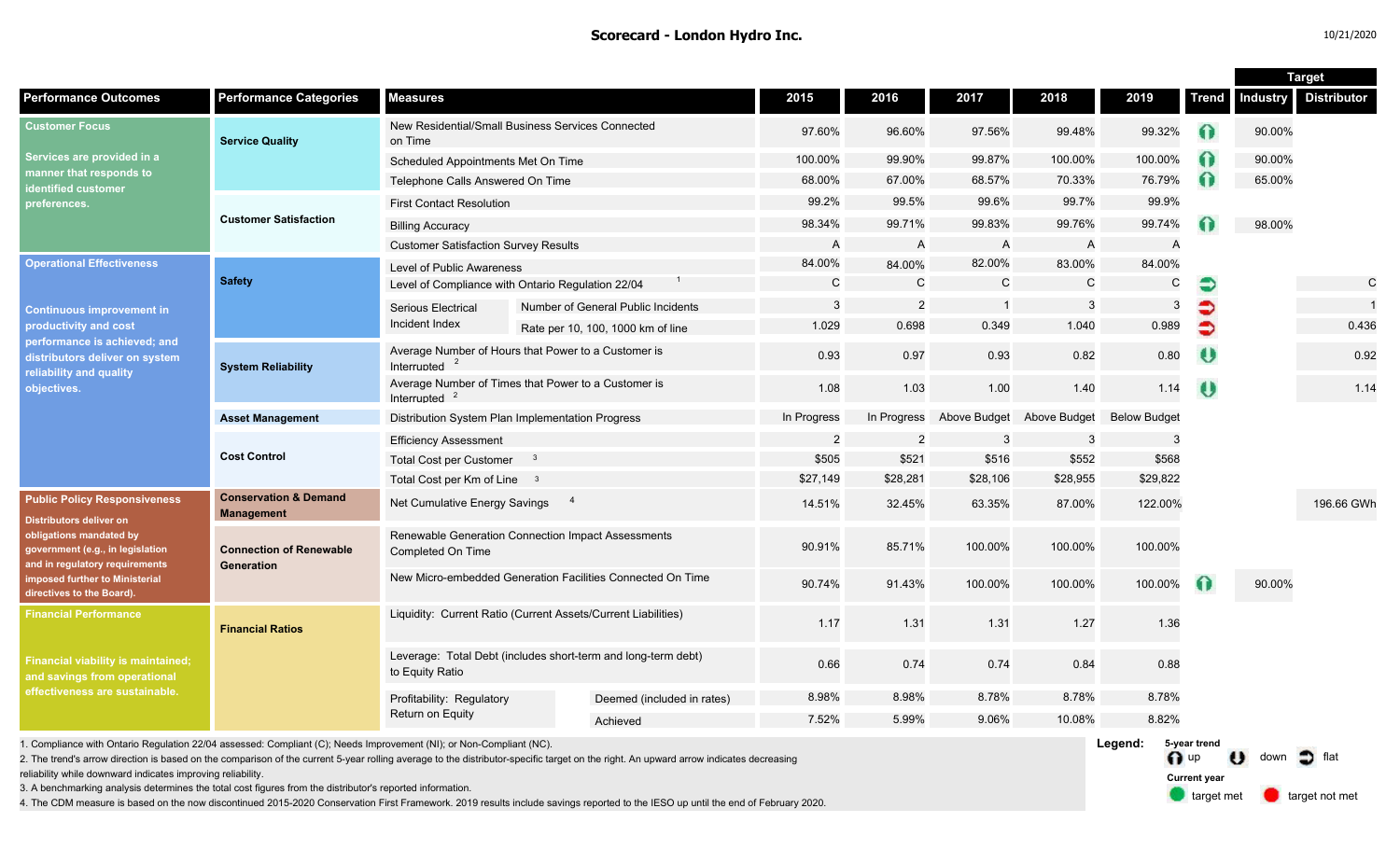# **2019 Scorecard Management Discussion and Analysis ("2019 Scorecard MD&A")**

The link below provides a document titled "Scorecard - Performance Measure Descriptions" that has the technical definition, plain language description and how the measure may be compared for each of the Scorecard's measures in the 2019 Scorecard MD&A: **[http://www.ontarioenergyboard.ca/OEB/\\_Documents/scorecard/Scorecard\\_Performance\\_Measure\\_Descriptions.pdf](http://www.ontarioenergyboard.ca/OEB/_Documents/scorecard/Scorecard_Performance_Measure_Descriptions.pdf)**

### **Scorecard MD&A - General Overview**

At London Hydro, fostering innovation in our employees is a corporate priority. Employees in every area of the organization are encouraged to stretch their creative muscles and, by doing so, they have positioned London Hydro as a leader in safety, reliability, technology, cost management, community involvement and energy conservation programming.

The innovation and dedication of our employees led to another successful year in 2019, as London Hydro met or exceeded a majority of the OEB scorecard targets. London Hydro is extremely pleased with the continued improvement of reliability indicators while remaining one of lowest cost utilities in the Province of Ontario.

London Hydro surpassed most OEB targets and is proud of the significant advances in customer focus, operational effectiveness, public policy responsiveness and financial performance it has made in 2019. The following particular achievements helped us reduce or mitigate customer rates, improve safety or enhance the customer experience:

#### **Customer Focus**

Maintaining an "A" rating in our customer satisfaction surveys with an overall customer satisfaction of 91%.

London Hydro became the first utility in the province to offer payments from MasterCard without any incremental fees to customers.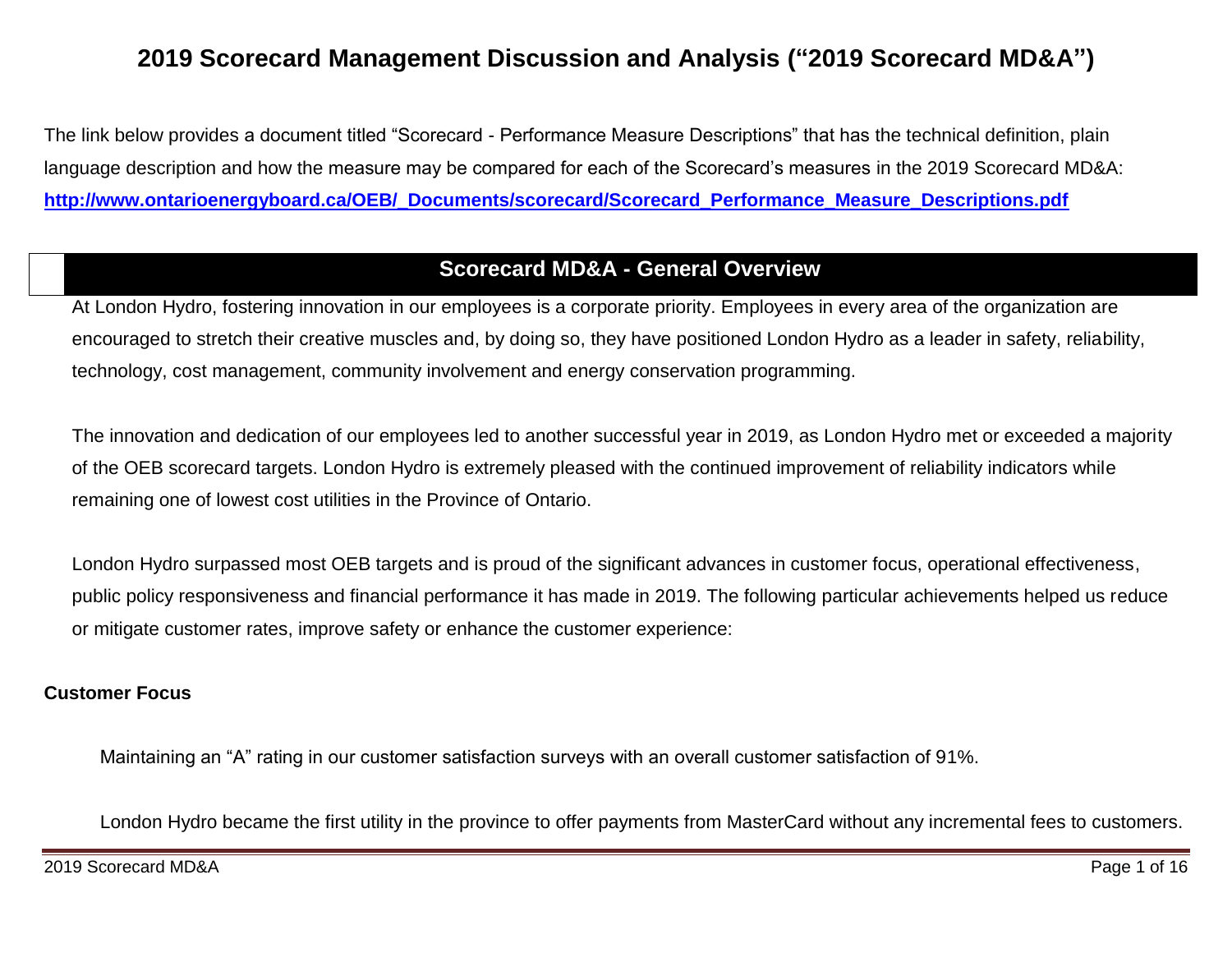London Hydro continued to promote and support increased self-service options with significant uptake in the areas of customers electing paperless billing; signing up for MyLondonHydro; and increased outage notifications

#### **Operational Effectiveness**

Remaining one of the lowest cost utilities in the Province.

London Hydro continued to improve on its system reliability surpassing the target amount with customers experiencing fewer outages than in 2018 both in terms of frequency and duration.

#### **Public Policy Responsiveness**

Partnership with a neighbouring utility to improve efficiencies in the delivery of CDM programs

London Hydro exceeded the target set as part of the Conservation first framework achieving 22% above the targeted energy saving amount.

Providing funding for the Low-Income Energy Assistance Program (LEAP) in the amount of \$200,000 in 2019

Giving \$5,000,000 in dividends to our shareholder in 2019

### **Service Quality**

### **New Residential/Small Business Services Connected on Time**

In 2019, London Hydro connected 99.32% of its 2323 eligible low-voltage residential and small business customers (those utilizing connections under 750 volts) to its system within the five-day timeline prescribed by the Ontario Energy Board (OEB). This score exceeds the OEB-mandated threshold of 90%. London Hydro is consistently able to achieve high levels of compliance in this area due to the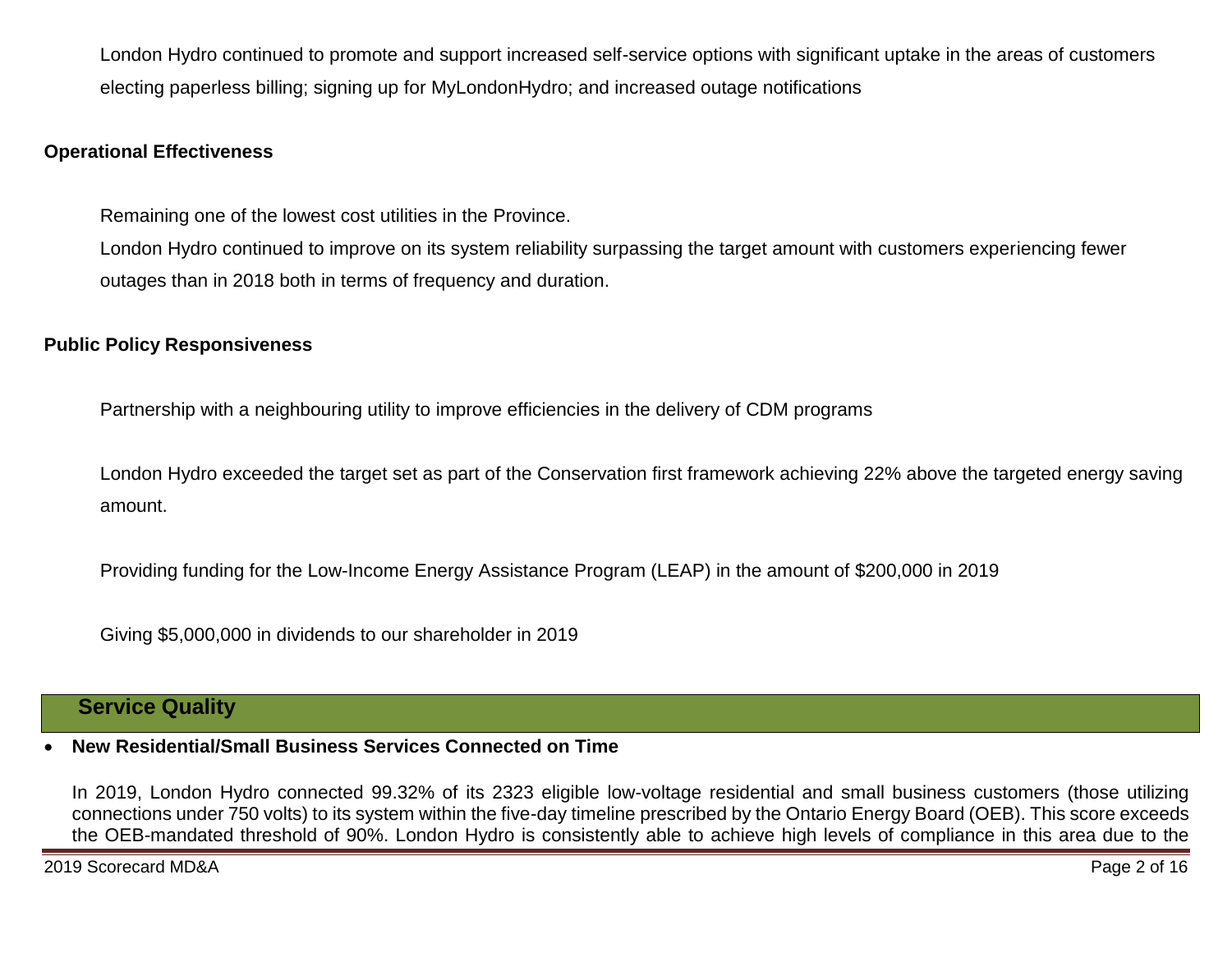existing workflow processes and computer systems that are used to monitor the status of each job. London Hydro also previously implemented an evening shift service truck, which has resulted in improved flexibility for connecting new customers.

#### **Scheduled Appointments Met On Time**

London Hydro scheduled 270 appointments with its customers in 2019 to complete work requested by customers or by customers' representatives. The utility met 100% of these appointments on time, which significantly exceeds the industry target of 90%. The duties and obligations of this requirement are well communicated to and known by London Hydro's staff, which has contributed to London Hydro's success in this area.

#### **Telephone Calls Answered On Time**

In 2019, 126,567 calls were made to London Hydro of which 97,195 were answered in 30 seconds or less by our Customer Service Representatives, representing an average of 510 calls a day. We continue to meet the required 65% metric for "Calls Answered on Time." While we could try to surpass that metric by hiring more Customer Service representatives, however, we balance service response time with keeping costs low. London Hydro uses a dual service model of internal staff and a call overflow company to support call-handling. This creates flexibility in managing daily and monthly peak call volumes. Over the past few years, there has been an increase in e-mail correspondence with customers. London Hydro has also implemented online, self-service tools such as MyLondonHydro, Property Manager's Portal and an Interval Data Portal called "Commerce" to offer and manage interactions 24 hours a day, seven days a week. London Hydro is committed to maintaining exceptional customer care and continuing to find ways to improve the customer experience.

### **Customer Satisfaction**

#### **First Contact Resolution**

London Hydro strives to serve customers in a friendly and professional manner and to answer their questions and resolve their issues within the first call. In 2019, London Hydro had great success on the First Contact Resolution measure, scoring over 99%. Our success can be attributed to a number of factors including our intensive training program for new hires and our dedicated resource for gap training and process management. We also use call monitoring tools to record and archive every call to allow us to evaluate our staff's call handling, and each month we review one randomly selected call with each CSR. Any anomalies or customer escalations are reviewed when warranted. All customer interactions are logged in our CIS System, including any escalations. We use the results of our annual Customer Satisfaction Survey to learn what is working and what areas require improvement.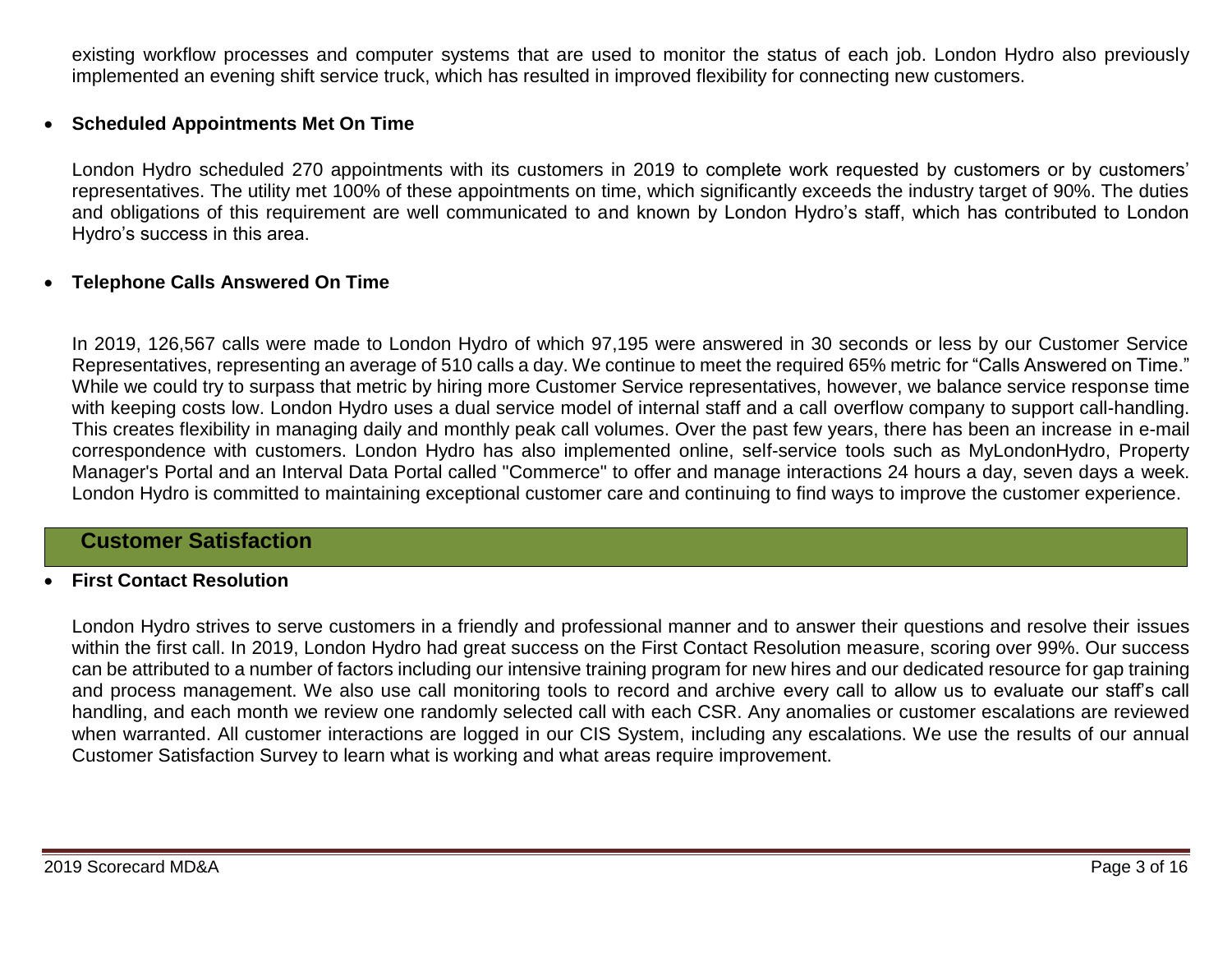### **Billing Accuracy**

In 2019, London Hydro distributed an average of 157,959 invoices per month and achieved an overall billing accuracy rate of 99.74%. To supplement our validating, estimating and editing process, our CIS system uses audits and controls to ensure the accuracy of bill calculations. Any billing irregularities are investigated, analyzed and evaluated for impacts. All changes are verified and tested by our Subject Matter Experts. This dedicated team also monitors and manages bill print exceptions. As an additional check, we audit the value of the bill, and by setting a "threshold" amount for each billing class of customers, we ensure no excessive/irregular invoice is distributed without validation.

#### **Customer Satisfaction Survey Results**

For the past 20 years, London Hydro Inc. has engaged a third party to conduct a Customer Satisfaction Survey. The purpose of London Hydro's involvement in these surveys is to determine a benchmark for measuring the level of satisfaction our customers experience with all areas of service and, equally important, to identify any areas for improvement. The survey asks a core set of questions that provides benchmarks year-to-year, such as overall satisfaction with London Hydro, reliability of service, outages, billing issues and corporate image. Additionally, London Hydro provides a second set of questions regarding specific current issues to identify and respond to new needs or expectations of the customers. The information gathered from the survey is then carefully considered and included in the development or enhancement of both London Hydro's Strategic Plan and Corporate Communications Plan.

In 2019 London Hydro's Customer Satisfaction results were equal to or better than Provincial and National counterparts, and, on most measures, London Hydro demonstrated improvement over the previous year's score. Customers' overall satisfaction rating for London Hydro was 91%. On reliability, London Hydro scored 94%

Again, this survey is a valuable tool for gauging customers' awareness of changes in the industry, their level of satisfaction with the services London Hydro provides, their insights into capital programs, and for identifying any areas of improvement to services. London Hydro's goal is to provide service excellence in all we do, and we plan to continue surveying our customers to benchmark our service levels and help us continue to develop service enhancements.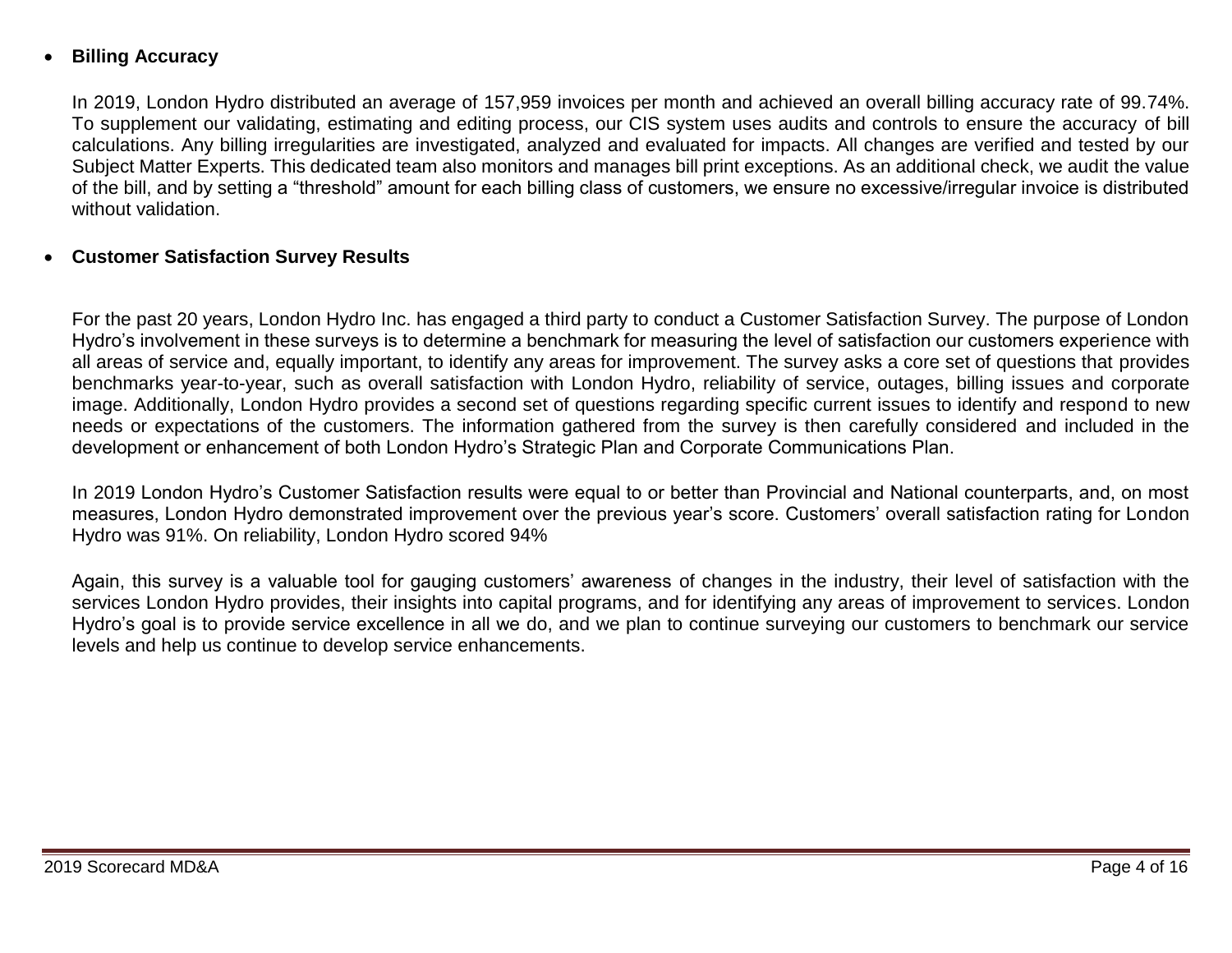### **Safety**

#### **Public Safety**

#### **Component A – Public Awareness of Electrical Safety**

In 2019, London Hydro undertook major safety awareness efforts, including

- the School Electricity Safety Program, which is presented to over 10,000 students annually;
- the Power of Electricity, a curriculum-based program that involves training teachers to present the program to grades 5/6 each year,
- media coverage for electrical safety-related issues and incidents in the community;
- pole top rescue training; and
- support and presentations at the Safety Village, numerous summer camps and other community event presentations.

#### **Component B – Compliance with Ontario Regulation 22/04**

Over the past five years, London Hydro has been found to be compliant with Ontario Regulation 22/04 (Electrical Distribution Safety). This success was achieved by London Hydro's strong commitment to safety and adherence to company policies, procedures and Safe Work Practices. The Electrical Distribution Safety Regulation (Ontario Regulation 22/04) establishes objectives-based electrical safety requirements for the design, construction, and maintenance of electrical distribution systems owned by licensed distributors. Specifically, the regulation requires the approval of equipment, plans, specifications and inspection of construction before they are put into service.

The Electrical Safety Authority (ESA) performs Due Diligence Inspections (DDI) throughout the year to ensure utilities remain compliant with the objectives set out in Ontario Regulation 22/04. London Hydro has a process in place for responding to DDI's and for reporting back to the ESA on the action plans taken within the specified time period. In 2019, London Hydro was found to be in compliance on all DDIs conducted by ESA.

#### **Component C – Serious Electrical Incident Index**

London Hydro experienced three reportable incidents for the 2019 reporting year. These electrical incidents did not result in injury, either to a worker or to a member of the public. In order to maintain the safety and reliability of the distribution grid, London Hydro conducts an investigation of all incidents of this nature. Two of the incidents were caused by severe weather events. The third incident was caused by the failure of a London Hydro owned piece of equipment which was replaced as part of London Hydro's existing capital replacement program.

Through analysis and review of these incidents, London Hydro has implemented modifications to engineering designs and/or targeted replacement programs where appropriate to ensure continued safe and reliable distribution of electricity to our customers.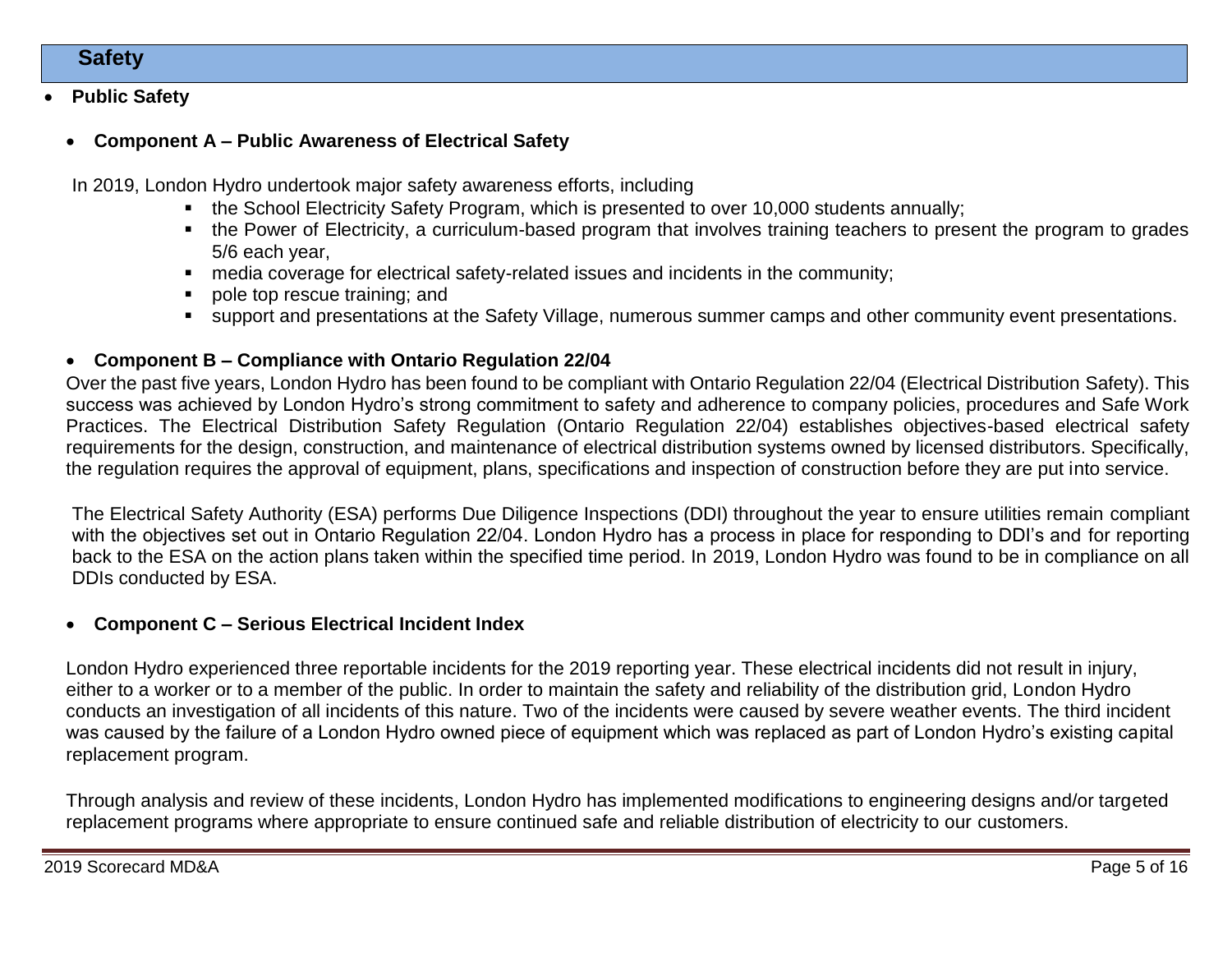### **System Reliability**

#### **Average Number of Hours that Power to a Customer is Interrupted**

In 2019, London Hydro had an annual performance of 0.80 for the average number of hours that power to a customer was interrupted. London Hydro's System Average Interruption Duration Index (SAIDI) 5-year rolling average performance, without contribution from Loss of Supply and Major Event Days, was 0.89, which is better than the target of 0.92. A large percentage of the hours that power to customers was interrupted is related to scheduled outages, which are necessary to complete infrastructure improvement projects and to maintain the system. This work ensures that the system will continue to be reliable in the future. London Hydro continuously strives to make reliability improvements by addressing aging infrastructure and deploying technology that will aid in restoring power to affected customers quickly.

#### **Average Number of Times that Power to a Customer is Interrupted**

In 2019, London Hydro had an annual performance of 1.14 for the average number of times that power to a customer was interrupted. London Hydro's System Average Interruption Frequency Index (SAIFI) 5-year rolling average performance, without Loss of Supply and Major Event Days, was 1.13, which was a slight improvement to the target of 1.14. London Hydro's reliability performance is a clear indicator of our commitment to reliably deliver electricity to our customers. In order to achieve this performance, London Hydro's engineers are actively analyzing system events and trends to identify solutions and infrastructure upgrades that will help to reduce interruptions to customers.

#### **Asset Management**

#### **Distribution System Plan Implementation Progress**

London Hydro's overall DSP implementation is "Below Budget". For Infrastructure projects, metrics are in place to ensure that ongoing and new initiatives related to the distribution system are effective. The main performance indicator is the reliability of the system. While the overall system reliability (expressed as SAIDI and SAIFI) is important, London Hydro has refined the outage-reporting and analysis to the point where specific outage causes (such as underground primary cable faults) can be tracked before and after implementing a change in remediation (such as primary cable silicone injection or replacement program).

For London Hydro's DSP, the following reliability metrics are monitored and used to make annual adjustments to the projects and programs that are in place to make improvements.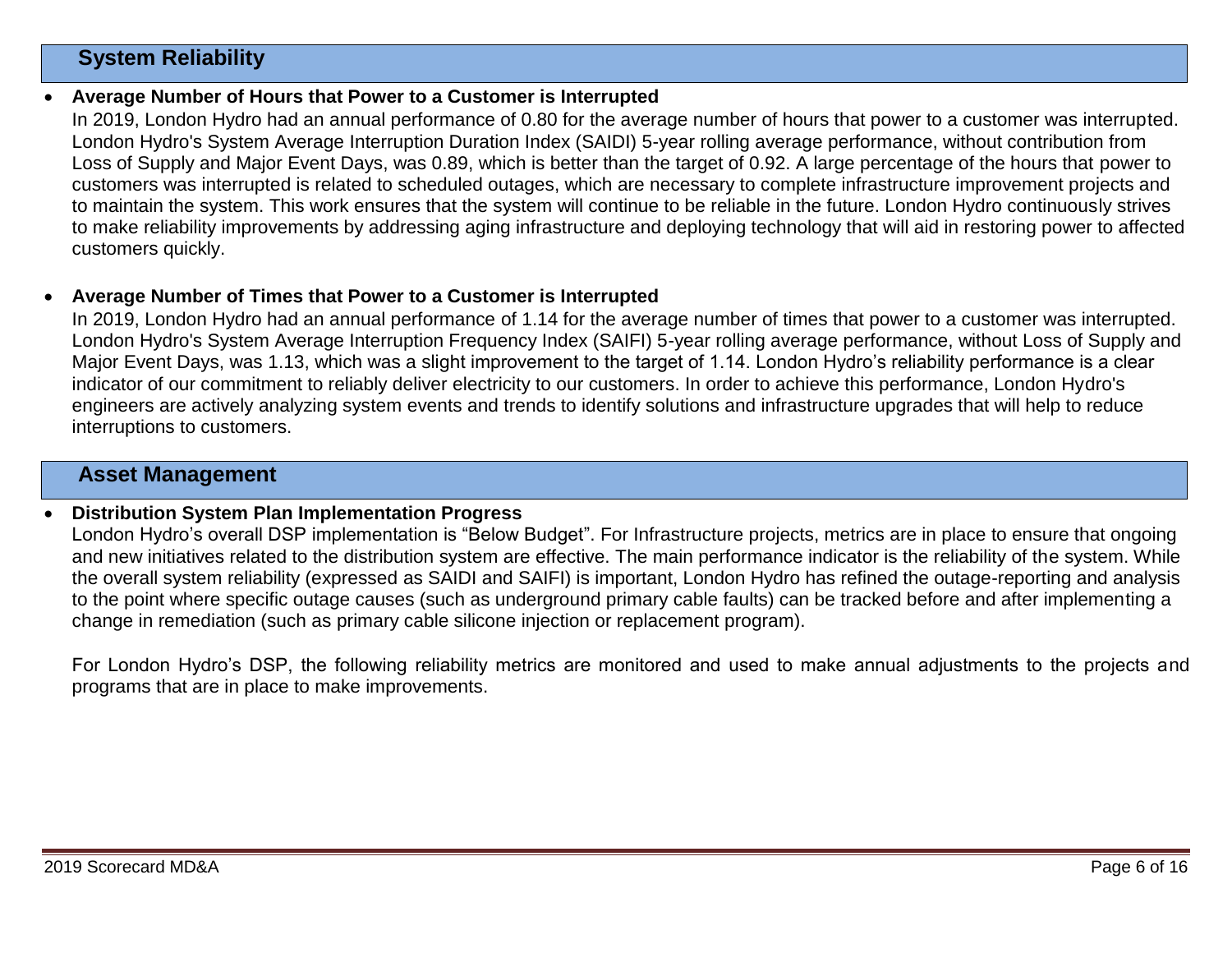| <b>Reliability Metric</b>                                                                                                                                                           | <b>Purpose &amp; Form</b>                                                                                                                                                                                                                                              | <b>Desired Outcome</b>                                                                                              | <b>Motivation</b>                                                                                                                                                                                                                                                           | <b>Related Projects / Programs</b>                                                                                                                                                   |
|-------------------------------------------------------------------------------------------------------------------------------------------------------------------------------------|------------------------------------------------------------------------------------------------------------------------------------------------------------------------------------------------------------------------------------------------------------------------|---------------------------------------------------------------------------------------------------------------------|-----------------------------------------------------------------------------------------------------------------------------------------------------------------------------------------------------------------------------------------------------------------------------|--------------------------------------------------------------------------------------------------------------------------------------------------------------------------------------|
| System Average<br><b>Interruption Duration</b><br>Index (SAIDI) - Equipment<br>Design-Related Outages<br>(outages related to<br>controllable causes such<br>as defective equipment) | SAIDI - EDRO (Equipment Design<br>Related Outages) provides a measure<br>of the reliability of the distribution<br>system as affected by controllable<br>causes. It is calculated using only<br>outages related to controllable<br>causes such as defective equipment. | Stable year-over-year;<br>slight decrease over<br>time in customer<br>minutes of outage                             | Consumer: Consistent level of reliability for<br>customers; Corporate: Cost effectiveness -<br>prevent costs associated with unplanned<br>outages; System Performance: Evidence that<br>assets are performing as expected                                                   | Most System Renewal Projects relate to<br>Feeder Ties, Rebuilding Supply to Core,<br>Installation of Backup Supplies, Reclosers<br>and fault indication and line sensing<br>devices. |
| System Average<br><b>Interruption Frequency</b><br>Index (SAIFI) - Equipment<br>Design Related Outages                                                                              | SAIFI - EDRO provides a measure of<br>the reliability of the distribution<br>system as affected by controllable<br>causes. It is calculated using only<br>outages related to controllable<br>causes such as defective equipment.                                       | Stable year-over-year;<br>slight decrease over<br>time in number of<br>customers affected by<br>an outage           | Consumer: Consistent level of reliability for<br>customers; Corporate: Cost effectiveness -<br>prevent costs associated with unplanned<br>outages; System Performance: Evidence that<br>assets are performing as expected                                                   | Most System Renewal Projects                                                                                                                                                         |
| Customer Acceptance of<br><b>Existing Level of Reliability</b><br>(via surveys)                                                                                                     | This metric measures customer<br>acceptance of reliability. Expressed<br>as a percentage of respondents who<br>agree "London Hydro provides<br>consistent, reliable energy"                                                                                            | Consistent year-over-<br>year of majority of<br>responses find existing<br>level of reliability<br>acceptable (90%) | Consumer: Consistent level of reliability for<br>customers                                                                                                                                                                                                                  | Overall spending on System Renewal and<br>reliability focused projects are kept<br>relatively consistent year-over-year                                                              |
| Number of Faults in<br>Residential Underground<br>Primary Conductor                                                                                                                 | This metric tracks the quantity of<br>faults on residential underground<br>primary conductor per year to<br>determine if the level of investment<br>in cable injection and rebuilds is<br>effective.                                                                   | Year-over-year<br>decrease                                                                                          | Consumer: Consistent level of reliability for<br>customers; Corporate: Cost effectiveness -<br>prevent costs associated with unplanned<br>outages; System Performance: Evidence that<br>assets are performing as expected                                                   | Cable Silicone Injection and<br>Replacement, Subdivision Conversions<br>and Rebuilds                                                                                                 |
| Number of Outages<br>Caused by Lightning                                                                                                                                            | This metric tracks the quantity of<br>outages caused by lightning each<br>year to determine if lightning<br>mitigation measures are effective.                                                                                                                         | Year-over-year<br>decrease (relative to<br>the number of<br>lightning flashes)                                      | Consumer: Consistent level of reliability for<br>customers; Corporate: Cost effectiveness -<br>prevent costs associated with unplanned<br>outages; System Performance: Evidence that<br>assets are performing as expected                                                   | Pre-2016 projects (15G6) to install shield<br>wire and arrestors on critical main<br>feeders; now part of new construction<br>standard for overhead main feeders                     |
| Number of Broken Poles<br>(not due to motor vehicle<br>accidents)                                                                                                                   | This metric tracks the quantity of<br>outages caused by broken poles each<br>year to determine if the pole testing<br>and replacement program is<br>effective.                                                                                                         | Stable year-over-year<br>quantity                                                                                   | Consumer: Consistent level of reliability for<br>customers<br>Corporate: Cost effectiveness - prevent costs<br>associated with unplanned outages and<br>optimize the lifecycle cost of wood poles<br>System Performance: Evidence that assets are<br>performing as expected | <b>Replace Deteriorating Poles</b>                                                                                                                                                   |
| Number of Pole Fires                                                                                                                                                                | This metric tracks the quantity of<br>outages caused by pole fires each<br>year to determine if the pole<br>inspection and replacement program<br>is effective.                                                                                                        | Year-over-year<br>decrease                                                                                          | Consumer: Consistent level of reliability for<br>customers<br>Corporate: Cost effectiveness - prevent costs<br>associated with unplanned outages and<br>optimize the lifecycle cost of wood poles<br>System Performance: Evidence that assets are<br>performing as expected | Replacement of Poles Susceptible to Pole<br>Fires                                                                                                                                    |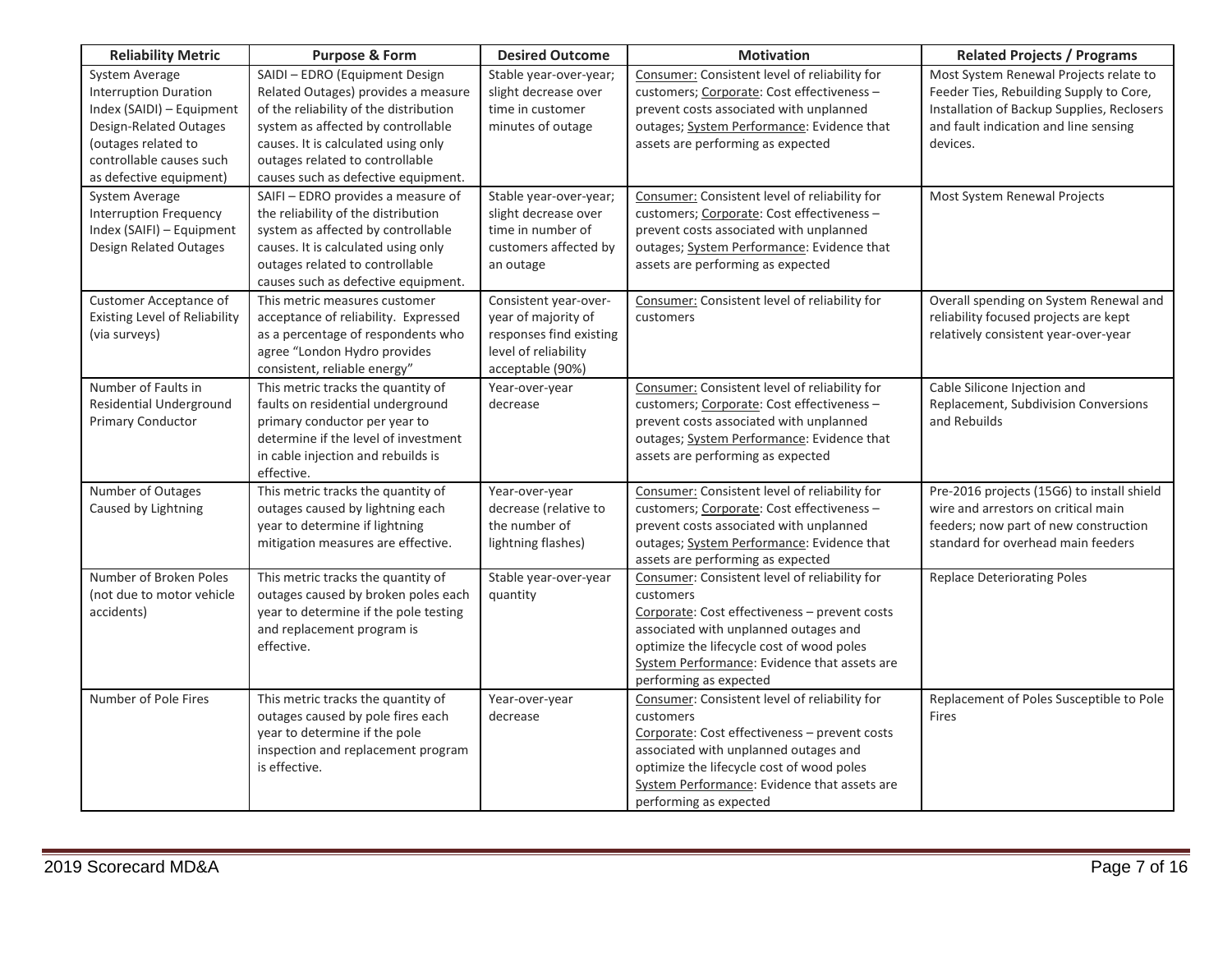| Number of Outages due   | This metric tracks the quantity of | Year-over-year | Consumer: Consistent level of reliability for | Replacement / Removals of Pad-          |
|-------------------------|------------------------------------|----------------|-----------------------------------------------|-----------------------------------------|
| to Sectionalizing       | outages caused by SE failures each | decrease       | customers                                     | Mounted Air Insulated Switches with Di- |
| Enclosure (SE) Failures | year to determine if the SE        |                | Corporate: Cost effectiveness – prevent costs | Electric Switches                       |
|                         | inspection and replacement program |                | associated with unplanned outages             |                                         |
|                         | is effective.                      |                | System Performance: Evidence that assets are  |                                         |
|                         |                                    |                | performing as expected                        |                                         |

London Hydro also monitors the overall cost to our customers to ensure competitiveness with our peers and affordable increases yearover-year. The following cost-based metrics provide feedback to our customers and stakeholders regarding our overall cost efficiency.

| <b>Cost Metric</b>                                 | <b>Purpose &amp; Form</b>                                                                                                                                      | <b>Desired</b>                                     | <b>Motivation</b>                                                                                                                                | <b>Related Projects / Programs</b>                                                                                                                                                          |
|----------------------------------------------------|----------------------------------------------------------------------------------------------------------------------------------------------------------------|----------------------------------------------------|--------------------------------------------------------------------------------------------------------------------------------------------------|---------------------------------------------------------------------------------------------------------------------------------------------------------------------------------------------|
|                                                    |                                                                                                                                                                | <b>Outcome</b>                                     |                                                                                                                                                  |                                                                                                                                                                                             |
| <b>Controllable Cost</b><br>per Customer           | This metric tracks the controllable<br>costs per customer each year to<br>ensure costs are competitive with<br>peers. Values are sourced from OEB<br>Yearbook. | Bottom quartile of<br>all LDCs                     | Consumer: Customers should see rates competitive with<br>similar sized LDCs<br>Corporate: Feedback to management on cost<br>effectiveness of LDC | Top down budget constraints, System<br>Renewal Projects[1]; 16B8, 17B8<br>Installation of Fault Indicators & 16H5,<br>17H5 Line Status Sensors (reduce time<br>required to locate problems) |
| PEG Efficiency<br>Assessment                       | This metric measures the LDC's overall<br>efficiency as determined by PEG.<br>Values are sourced from OEB/PEG.                                                 | Remain within<br>Group 2 $(2nd$ most<br>efficient) | Consumer: Customers should see rates competitive with<br>similar sized LDCs<br>Corporate: Feedback to management on cost<br>effectiveness of LDC | Top down budget constraints                                                                                                                                                                 |
| Annual<br>Distribution<br>Revenue<br>(Residential) | This metric tracks the average annual<br>distribution revenue per residential<br>customer. Values are sourced from<br>OEB yearbook; stats by class tab.        | Bottom quartile of<br>all LDCs                     | Consumer: Customers should see rates competitive with<br>similar sized LDCs<br>Corporate: Feedback to management on cost<br>effectiveness of LDC | Top down budget constraints                                                                                                                                                                 |

Any project valued at \$25,000 or more that comes in over or under budget by 10% or more requires analysis to determine the source of the variance. These variance reports are reviewed by managers to determine if opportunities exist to improve the estimating process and/or project execution process.

Regular meetings with engineering and operations staff are used to provide status reports (red/green/amber) on capital projects and review significant variances. Bi-weekly meetings focus on the project level while monthly meetings focus on the program level. A yearend report is used to assess total variance to budget and actual completion of planned work to budget.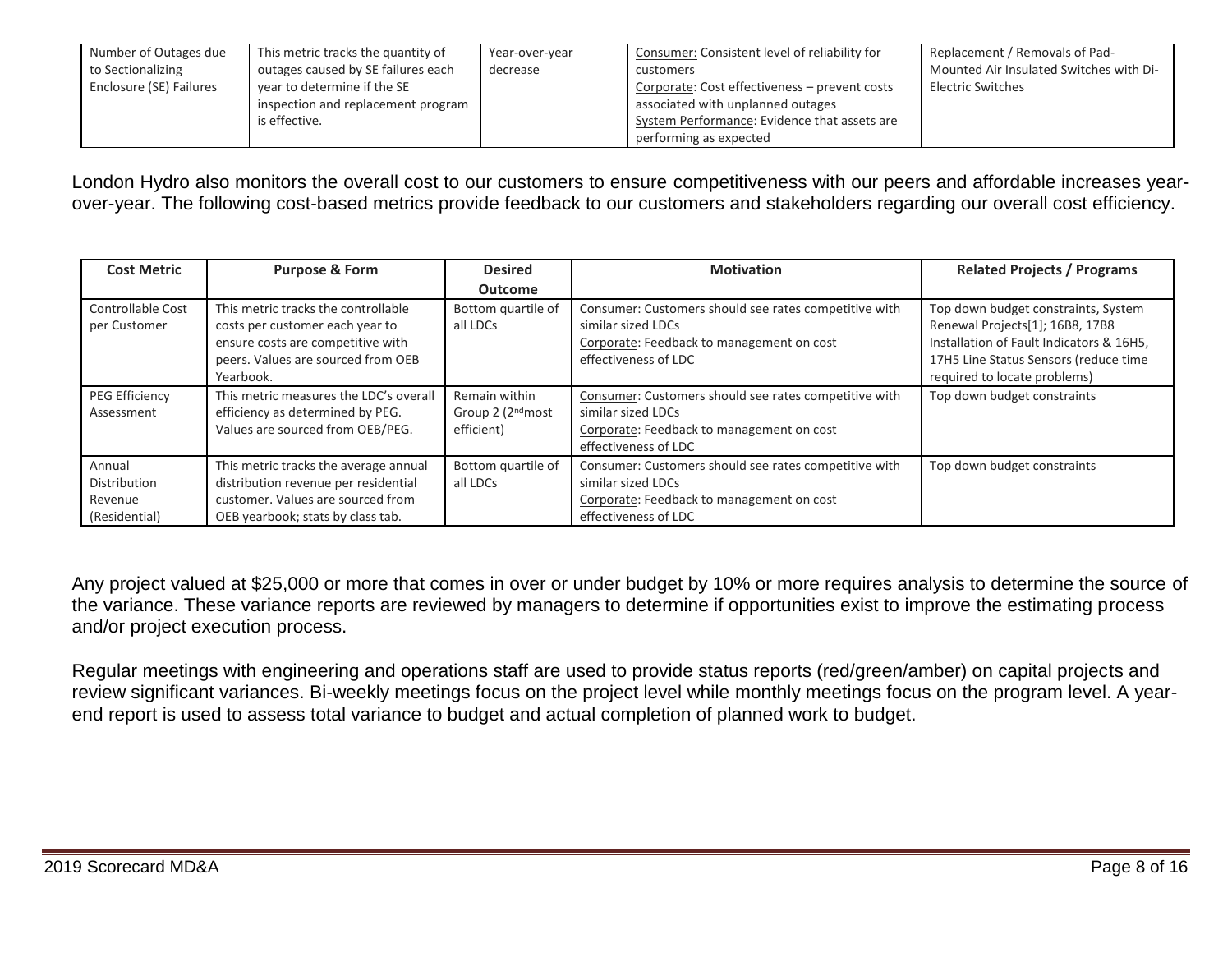| <b>DSP</b>                                                                                                               | <b>Purpose &amp; Form</b>                                                                                                                                                                                                                                                                                                                                    | <b>Desired Outcome</b>                                                                        | <b>Motivation</b>                                                                                                                                                                         | <b>Related</b>                                                 |
|--------------------------------------------------------------------------------------------------------------------------|--------------------------------------------------------------------------------------------------------------------------------------------------------------------------------------------------------------------------------------------------------------------------------------------------------------------------------------------------------------|-----------------------------------------------------------------------------------------------|-------------------------------------------------------------------------------------------------------------------------------------------------------------------------------------------|----------------------------------------------------------------|
| Implementation                                                                                                           |                                                                                                                                                                                                                                                                                                                                                              |                                                                                               |                                                                                                                                                                                           | Projects /                                                     |
| <b>Metric</b>                                                                                                            |                                                                                                                                                                                                                                                                                                                                                              |                                                                                               |                                                                                                                                                                                           | <b>Programs</b>                                                |
| Utilization of the EASY<br>application (number<br>of crew leaders using<br>application on a<br>regular basis)            | Crew leaders are encouraged to take ownership of<br>projects and monitor their costs compared to<br>budget. This metric will track the number of crew<br>leaders using this application to ensure it is effective<br>and user-friendly.                                                                                                                      | Higher utilization<br>should result in<br>lower variance to<br>budget for capital<br>projects | Corporate: Less variance to budget should assist with<br>keeping costs within budget, resource allocation is<br>optimized<br>Consumer: Meeting budget targets should keep rates<br>stable | All capital<br>projects                                        |
| Average % Variance to<br><b>Budget for System</b><br>Renewal and System<br>Service Projects                              | This metric measures the variance percentage to<br>budget to determine the accuracy of budgeting and<br>effectiveness of project execution. Calculated as the<br>percent difference in actual annual spending to<br>budget on System Renewal and<br>System Service projects.                                                                                 | Slight improvement<br>each year with<br>ultimate goal of<br>10% or less                       | Corporate: Less variance to budget should assist with<br>keeping costs within budget<br>Consumer: Meeting budget targets should keep rates<br>stable                                      | All System<br>Renewal and<br><b>System Service</b><br>Projects |
| Percentage of Actual<br>System Renewal and<br><b>System Service</b><br>Projects Completed<br>per Half Year vs<br>Planned | This measures the quantity of actual work vs planned<br>work to determine the effectiveness of the planning<br>and execution of capital projects. Calculated as the<br>percent difference of actual vs planned System<br>Renewal and System Service projects each quarter.<br>Some subjectivity will be used as some projects will<br>span set time periods. | Slight improvement<br>each year with<br>ultimate goal of<br>100%                              | Corporate: Less variance to budget should assist with<br>keeping costs within budget<br>Consumer: Meeting budget targets should keep rates<br>stable                                      | All System<br>Renewal and<br><b>System Service</b><br>Projects |

For customer-focused initiatives, London Hydro monitors the number of customers using each initiative and then adjusts either the promotion of the initiative (so more customers are aware of them) or the actual initiative (to make it more useful to customers).

| <b>Customer Participation</b> | <b>Purpose &amp; Form</b>                     | <b>Desired Outcome</b> | <b>Motivation</b>                                       | <b>Related Projects</b> |
|-------------------------------|-----------------------------------------------|------------------------|---------------------------------------------------------|-------------------------|
| <b>Metric</b>                 |                                               |                        |                                                         | / Programs              |
| Number of Customers           | This measure will track usage of this website | Gradual Increase in    | Consumer: Easier customer access to billing information | CE (Customer            |
| Subscribed to Paperless       | option to determine how many customers        | usage year-over-year   | Corporate: Effectiveness of website development, proper | Engagement)             |
| <b>Billing</b>                | find this application useful. Software tracks |                        | allocation of resources in Customer Service area.       | Website                 |
|                               | the number of subscribers.                    |                        |                                                         | Enhancements            |
| Number of Customers           | This measure will track usage of this website | Gradual Increase in    | Consumer: Easier customer access to billing information | Builders Portal,        |
| Subscribed to Customer        | option to determine how many customers        | usage year-over-year   | Corporate: Effectiveness of website development, proper | New Property            |
| Portals (UCES /               | find this application useful. Software tracks |                        | allocation of resources in Customer Service area.       | Management              |
| MyLondonHydro)                | the number of subscribers.                    |                        |                                                         | Portal                  |
| Number of Customers           | This measure will track usage of this website | Gradual Increase in    | Consumer: Better communication with customers on        | CE (Customer            |
| Subscribed to Outage          | option to determine how many customers        | usage year-over-year   | outage status                                           | Engagement)             |
| Notification                  | find this application useful. Software tracks |                        |                                                         | Website                 |
|                               | the number of subscribers.                    |                        |                                                         | Enhancements            |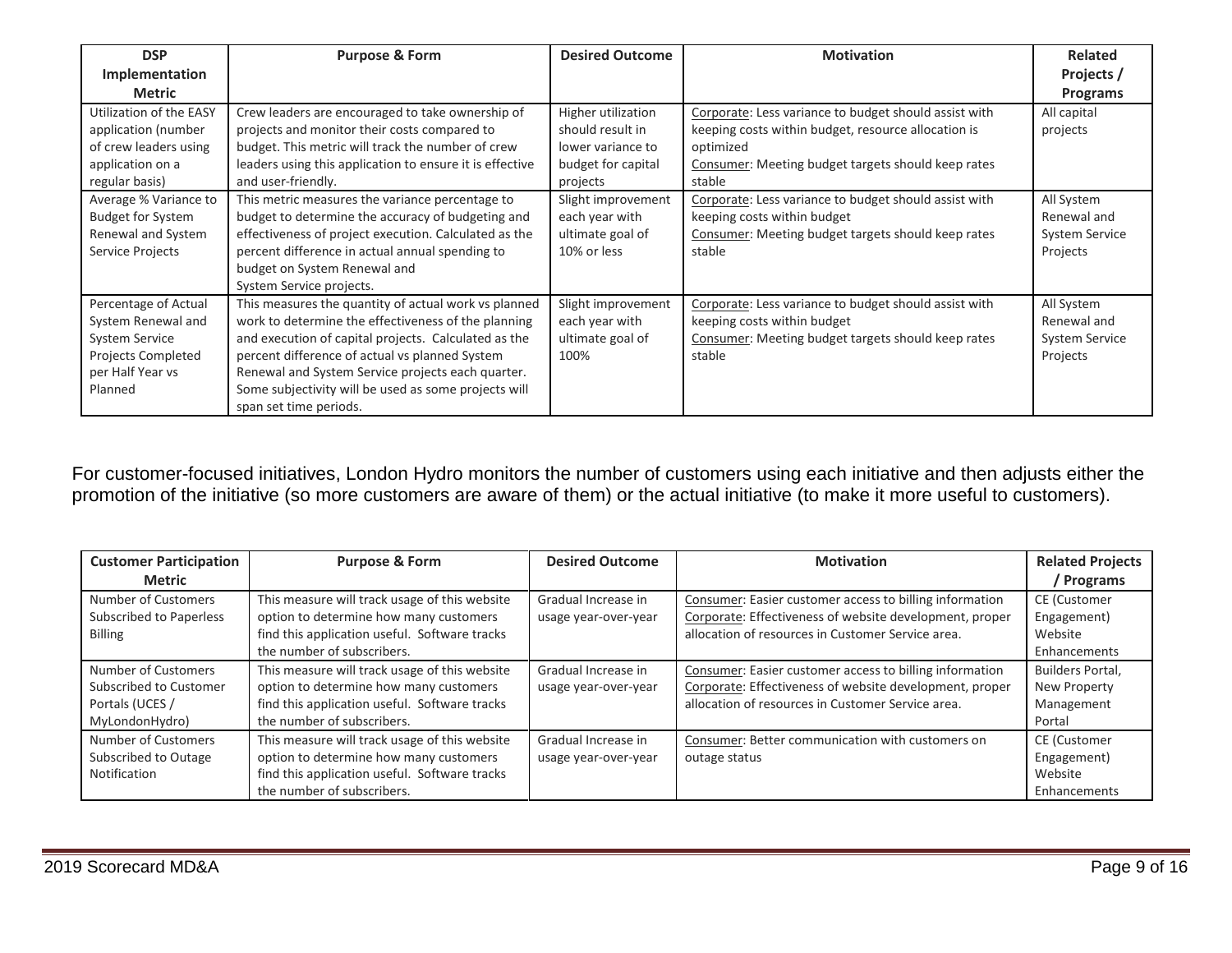| <b>Customer Participation</b><br><b>Metric</b>                                                  | <b>Purpose &amp; Form</b>                                                                                                                                              | <b>Desired Outcome</b>                                                                                              | <b>Motivation</b>                                                                                                                                                                                                                                  | <b>Related Projects</b><br>Programs                           |
|-------------------------------------------------------------------------------------------------|------------------------------------------------------------------------------------------------------------------------------------------------------------------------|---------------------------------------------------------------------------------------------------------------------|----------------------------------------------------------------------------------------------------------------------------------------------------------------------------------------------------------------------------------------------------|---------------------------------------------------------------|
| Number of Customers on<br><b>Paperless Billing Enrolled</b><br>in Aeroplan                      | This measure will track usage of this website<br>option to determine how many customers<br>find this application useful. Software tracks<br>the number of subscribers. | Gradual Increase in<br>usage year-over-year                                                                         | Consumer: Travel Rewards for converting to paperless<br>billing; reduced costs to customers over time due to lower<br>OM&A<br>Corporate: Effectiveness of website development, proper<br>allocation of resources in Customer Service area.         | <b>CE</b> (Customer<br>Engagement)<br>Website<br>Enhancements |
| Number of online move-in<br>move-out / transfer of<br>service requests placed<br>via LH website | This measure will track usage of this website<br>option to determine how many customers<br>find this application useful. Software tracks<br>the number of subscribers. | Gradual Increase in<br>usage year-over-year                                                                         | Consumer: Services available on-demand, anywhere<br>Corporate: Effectiveness of website development, proper<br>allocation of resources in Customer Service area.                                                                                   | CE (Customer<br>Engagement)<br>Website<br>Enhancements        |
| Number of Accounts<br><b>Utilizing Delegate</b><br>Functionality                                | This measure will track usage of this website<br>option to determine how many customers<br>find this application useful. Software tracks<br>the number of subscribers. | Gradual Increase in<br>usage year-over-year                                                                         | Consumer: More flexibility for customers to assign others<br>to be responsible for hydro account, fewer missed or late<br>payments<br>Corporate: Effectiveness of website development, proper<br>allocation of resources in Customer Service area. | CE (Customer<br>Engagement)<br>Website<br>Enhancements        |
| Number of Budget Billing<br>Sign Ups via<br>MyLondonHydro                                       | This measure will track usage of this website<br>option to determine how many customers<br>find this application useful. Software tracks<br>the number of subscribers. | Gradual Increase in<br>usage year-over-year,<br>decline in quantity and<br>value of late and<br>delinquent accounts | Consumer: Option for customers to assist with budgeting<br>hydro payments<br>Corporate: Effectiveness of website development, proper<br>allocation of resources in Customer Service area.                                                          | CE (Customer<br>Engagement)<br>Website<br>Enhancements        |
| Number Payment<br>Notifications via<br>MyLondonHydro                                            | This measure will track usage of this website<br>option to determine how many customers<br>find this application useful. Software tracks<br>the number of subscribers. | Gradual Increase in<br>usage year-over-year,<br>decline in quantity and<br>value of late and<br>delinquent accounts | Consumer: Reduces the likelihood of late or missing<br>payments and subsequent repercussions<br>Corporate: Effectiveness of website development, proper<br>allocation of resources in Customer Service area.                                       | <b>CE</b> (Customer<br>Engagement)<br>Website<br>Enhancements |
| Number Payment<br>Arrangements via<br>MyLondonHydro                                             | This measure will track usage of this website<br>option to determine how many customers<br>find this application useful. Software tracks<br>the number of subscribers. | Gradual Increase in<br>usage year-over-year,<br>decline in quantity and<br>value of late and<br>delinquent accounts | Consumer: Simplifies payment process<br>Corporate: Effectiveness of website development, proper<br>allocation of resources in Customer Service area.                                                                                               | <b>CE</b> (Customer<br>Engagement)<br>Website<br>Enhancements |

In addition to these metrics, Google Analytics is used to monitor the number of website visits (total, unique, new, and returning), the percentage of mobile users, average bounce rate and most popular page.

## **Cost Control**

#### **Efficiency Assessment**

The total costs for Ontario local electricity distribution companies are evaluated by the Pacific Economics Group LLC (PEG) on behalf of the OEB to produce a single efficiency ranking. The electricity distributors are divided into five groups based on the magnitude of the difference between their respective individual actual and predicted costs. London Hydro's 2019 results kept us in the Group 3. Group 3 distributors are defined as having actual costs are within +/- 10% of predicted costs. Group 3 is considered average performers – in other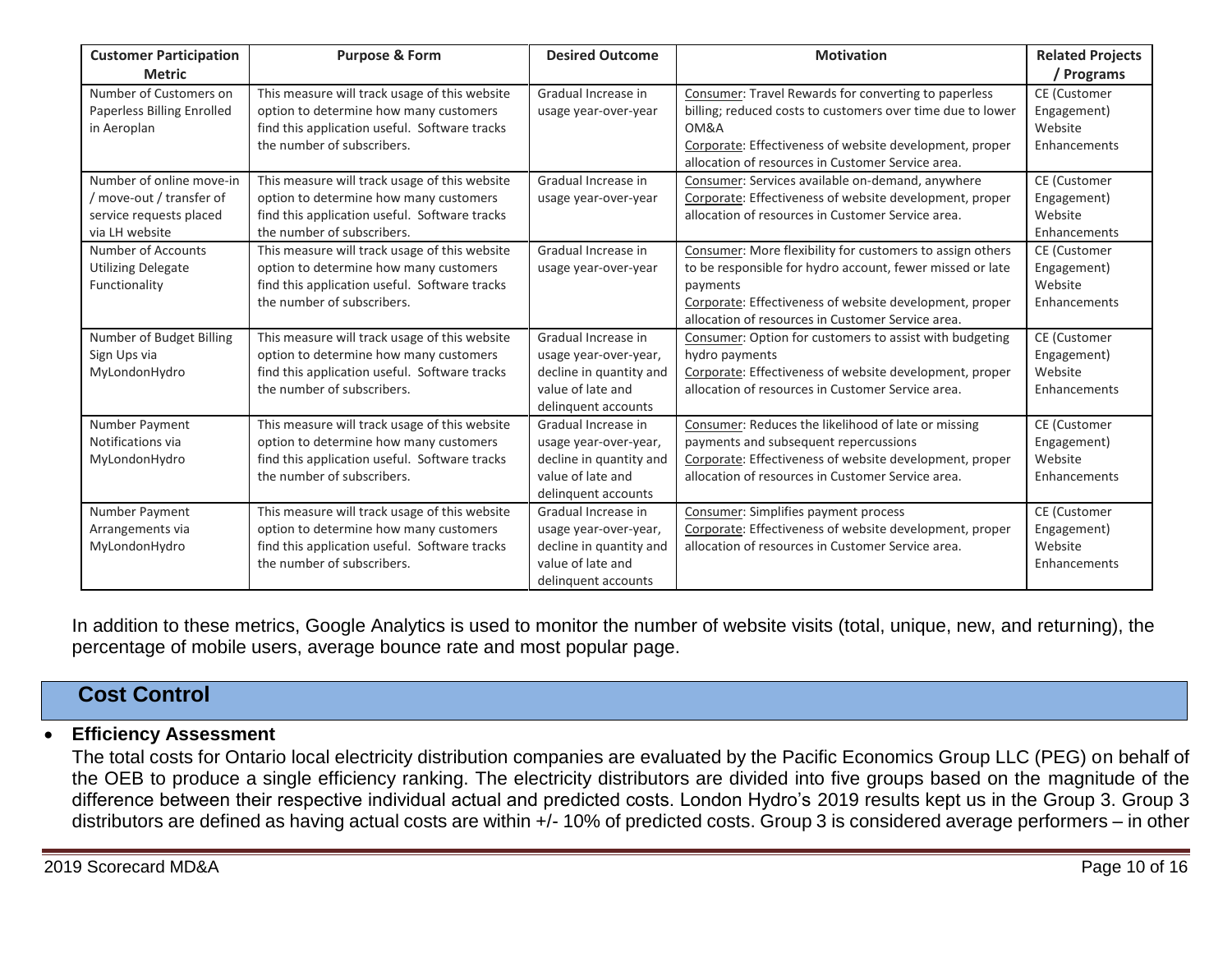words, London Hydro's costs are in the average cost range for distributors in the Province of Ontario. In reviewing the provincial electricity distributors 2019 results, 29 distributors (2018 - 26 distributors) of the Ontario distributors were ranked as "average efficiency"; 17 distributors (2018 - 19 distributors) were ranked as "more efficient"; 6 distributors (2018 - 9 distributors) were ranked as "least efficient."

As previously indicated in our DSP commentary, the most significant factor associated with the increased costs within London Hydro is due to the incremental growth within the City of London. The three year gross spending average of City and Developer works have been \$13.3M while the amounts in the three preceding years were \$12.8M, an increase of 3.3%. It is London Hydro's opinion that this incremental spending associated with the growth of the City of London is the primary contributor for moving from tier 2 to tier 3 in 2017.

London Hydro notes that with the passage of time many distributors are challenged with respect to the efficiency measures and are losing ground. London Hydro's goal is always to advance in the ranking to the "more efficient" group; however, management's expectation is that London Hydro's efficiency performance will decline over the next few years, keeping the company in the average efficiency category. While London Hydro works hard to implement efficiencies and maintain costs at or less than inflation, continuing outside influences accelerate operational spending, which is the prime driver in this assessment.

### **Total Cost per Customer**

Total cost per customer is calculated as the sum of the OEB PEG report on London Hydro's capital and operating costs divided by the total number of customers that London Hydro serves. The cost performance result for 2019 is \$568 /customer (2018 was \$552 /customer) which is a 3.0% increase over 2018.

| Per PEG<br>Report     | 2019         | Cost Per<br>Customer | 2018         | <b>Cost Per</b><br>Customer |
|-----------------------|--------------|----------------------|--------------|-----------------------------|
| <b>Customers</b>      | 160,598      |                      | 159,039      |                             |
| <b>OM&amp;A Costs</b> | \$37,864,464 | \$236                | \$37,400,594 | \$235                       |
| <b>Capital Costs</b>  | \$53,390,903 | \$332                | \$50,450,167 | \$317                       |
| <b>Total Cost</b>     | \$91,255,367 | \$568                | \$87,850,761 | \$552                       |
|                       |              |                      |              |                             |

Similar to most distributors in the province, London Hydro has experienced increases in the total costs required to deliver quality and reliable services to customers. London Hydro's Total Cost per Customer has increased, on average, by 3.55% (2018 3.45%) per annum over the period 2014 through 2019. Province-wide programs, such as smart meters required for Time of Use pricing, growth in wage and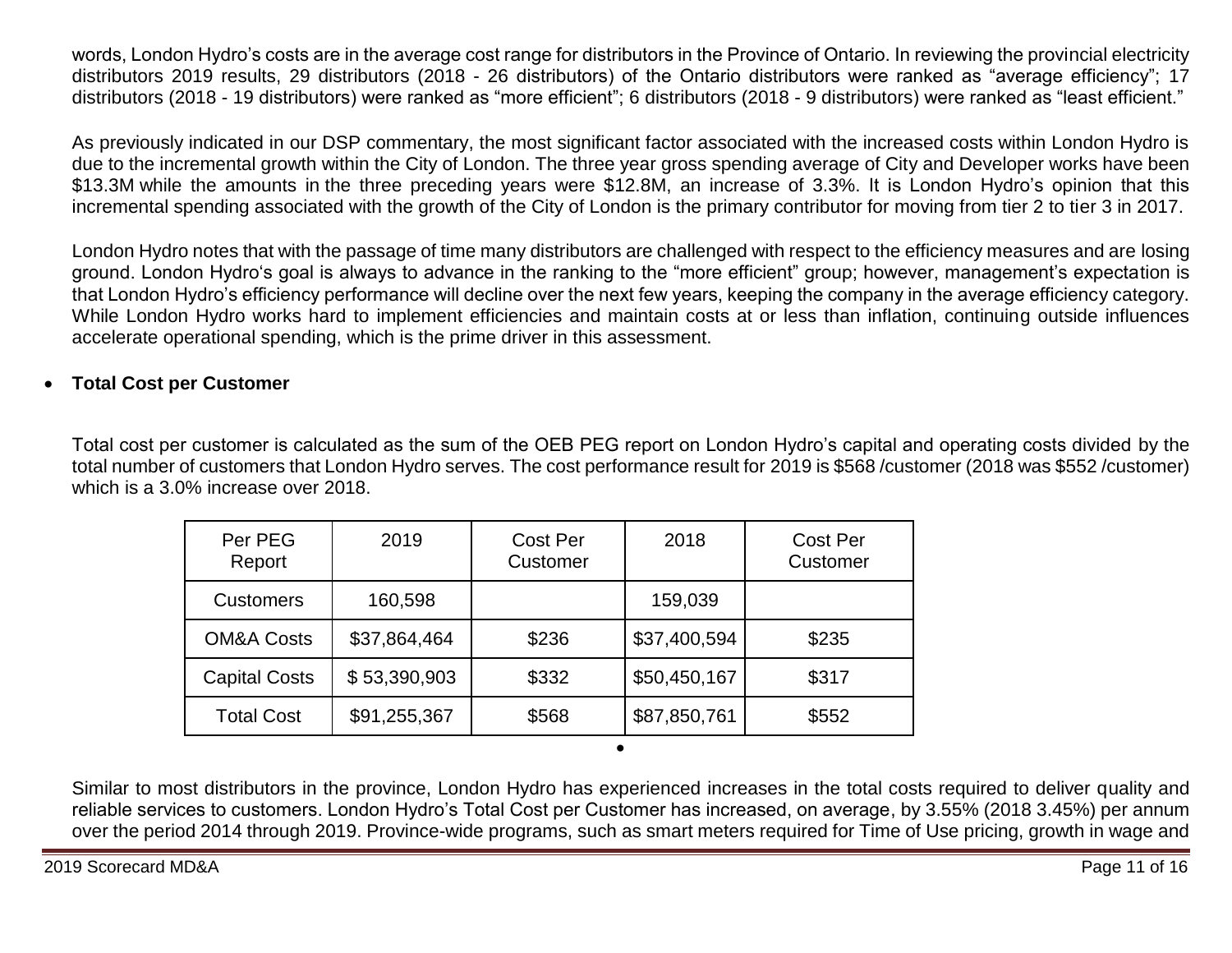benefits costs for our employees, as well as investments in new information systems technology and the renewal and growth of the distribution system, have all contributed to increased operating and capital costs.

London Hydro will continue to replace distribution assets proactively along a carefully managed timeframe in a manner that balances system risks and customer rate impacts. As was demonstrated in our future 2018 Cost of Service rate application, London Hydro will continue to implement productivity and improvement initiatives to help offset some of the costs associated with future system improvement and enhancements. Customer engagement initiatives will continue in order to ensure customers have an opportunity to share their viewpoint on London Hydro's capital spending plans. However, as discussed in our efficiency assessment, London Hydro is concerned that continuing public policy initiatives will result in continued cost escalations beyond London Hydro management's control.

### **Total Cost per Km of Line**

This measure uses the same total cost that is used in the Cost per Customer calculation above. The total cost is divided by the kilometers of line that London Hydro operates to serve its customers. London Hydro's 2019 rate is \$29,822 per km of line, an increase over 2018 due to increased capital spending. London Hydro experienced a moderate level of growth in its total kilometers of lines complemented by moderate annual customer growth rate. This continued modest growth rate provides London Hydro with the ability to fund capital renewal projects and buffers some of the increased operating costs realized through customer growth. As a result, cost per km of line has increased year over year with the increase in capital and operating costs. See the Cost per Customer section above for cost driver's commentary. London Hydro continues to seek innovative solutions to help ensure cost per km of line remains competitive and within acceptable limits to our customers.

| Per PEG<br>Report     | 2019         | Cost Per kM of<br>Line | 2018         | Cost Per kM of<br>Line |
|-----------------------|--------------|------------------------|--------------|------------------------|
| kM of Line            | 3060         |                        | 3034         |                        |
| <b>OM&amp;A Costs</b> | \$37,864,464 | \$12,374               | \$37,400,594 | \$12,327               |
| <b>Capital Costs</b>  | \$53,390,903 | \$17,448               | \$50,450,167 | \$16,628               |
| <b>Total Cost</b>     | \$91,255,367 | \$29,822               | \$87,850,761 | \$28,955               |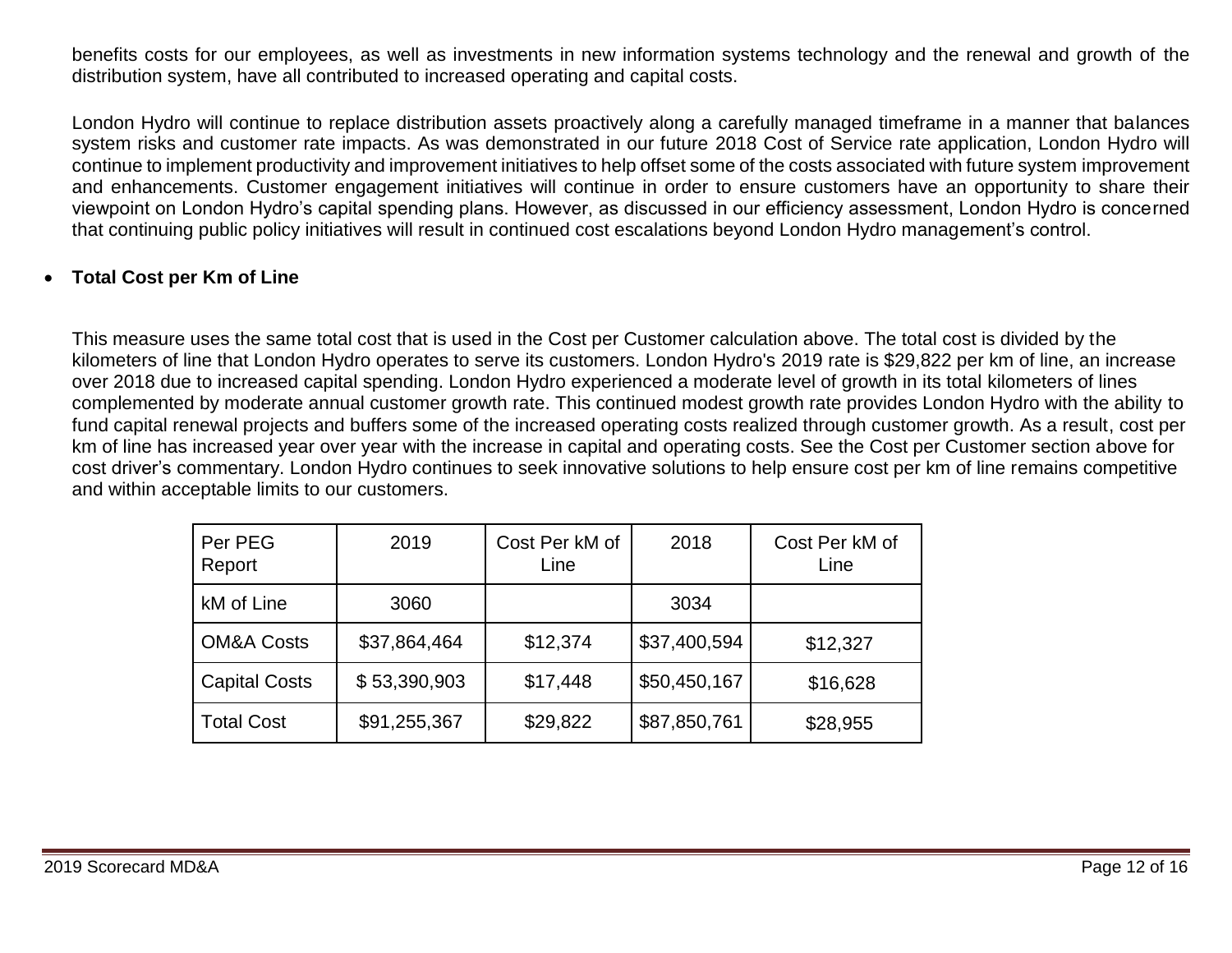### **Conservation & Demand Management**

#### **Net Cumulative Energy Savings**

As a means of improving the overall effectiveness of both organizations, London Hydro entered into a partnership arrangement with Tillsonburg Hydro for the delivery of CDM programs throughout the 2015-2020 CDM delivery framework, and submitted a Joint CDM Plan to IESO consisting of the following public-domain documents:

- London Hydro Report EM-14-03, Integrated Resource Planning: Forecasts of Energy Efficiency Program Outcomes as a Demand-Side Resource (Volume 1 – Articulation of the Vision); April 2015
- London Hydro Report EM-14-03B, Integrated Resource Planning: Forecasts of Energy Efficiency Program Outcomes as a Demand-Side Resource (Volume 2 – Budget & Resource Plan); April 2015
- London Hydro Report EM-14-03C, Integrated Resource Planning: Forecasts of Energy Efficiency Program Outcomes as a Demand-Side Resource (Volume 3 – Tillsonburg Hydro Element); April 2015

London Hydro's assigned net energy savings target for the current framework was 196.66 GWh.

As a result of the government cancellation of the Conservation First Framework (CFF) in early 2019, the IESO did not carry out the usual program Evaluation, Measurement and Validation (EM&V) activity with an independent party to publish Final Verified Annual LDC CDM Program Results for 2019. Using available gross energy savings data and 2017 Net-to-Gross (NTG) ratios for London Hydro as a proxy, it is estimated that throughout 2019 London Hydro achieved another 22 GWh of net energy savings (persisting to 2020). Given the projected energy savings associated with the three (3) embedded load displacement generation projects that are expected to be in-service in 2020 and the number of retrofit projects in the queue, London Hydro can confidently state that it is on-track to meet its assigned CDM target.

Note: This is consistent with the Environmental Commissioner of Ontario's Annual Energy Conservation Progress Report entitled: Making Connections - Straight Talk About Electricity in Ontario - 2019 Energy Conservation Progress Report, Volume One, wherein it was reported (on page 316) that "LDCs as a whole are on track to achieve the 7 TWh target".

In a complete change in direction, on March 20, 2019 the provincial government issued two directives that essentially terminated the Conservation First Framework (wherein LDC's delivered CDM programs within their respective service territories), preferring to centralize the delivery of CDM programs via IESO and an interim framework that would end on December 31, 2020.

By the established deadline for LDC's to accept new incentive applications, London Hydro had amassed 726 incentive applications under the RETROFIT PROGRAM, representing 1,140 energy-efficiency projects, 87,452 MWh in gross energy savings, and about \$9.9M in incentives. Although there are no plans by IESO to engage an EM&V program evaluator to ascertain the net energy savings, nor to assign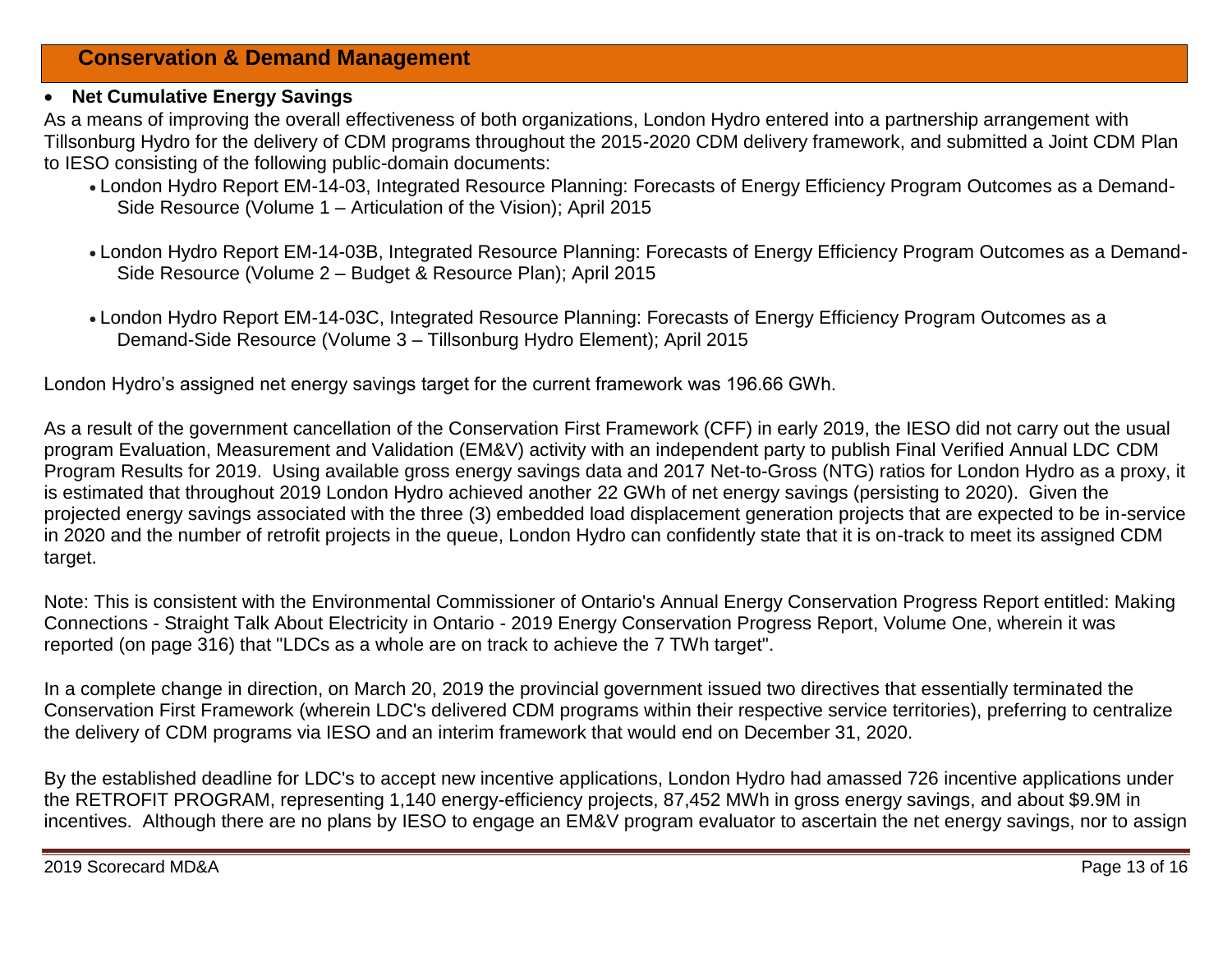these savings to individual LDC's, London Hydro recognizes these programs are beneficial to its customers.

The so-called Interim Framework provided limited funding for LDC's to submit funding applications for custom CDM programs (i.e. those not deemed duplicative of any in the suite of provincial CDM programs). London Hydro was:

- the lead LDC on a custom program known as Strategic Energy Management
- a participating LDC on a custom program, submitted by Peterborough, known as Refrigeration Efficiency Program a direct install program intended for small business customers with refrigerated display cases and coolers.

Both custom programs were impacted by the COVID-19 pandemic and have been extended accordingly. Program achievements (in terms of persisting energy savings) won't be available until mid to late 2021.

### **Connection of Renewable Generation**

**Renewable Generation Connection Impact Assessments Completed on Time**

In 2019, London Hydro completed all Connection Impact Assessments within the prescribed time limit of 60 days.

#### **New Micro-embedded Generation Facilities Connected On Time**

In the same year, all new Micro-embedded Generation Facilities were connected within the 5 day window stipulated by the OEB

### **Financial Ratios**

#### **Liquidity: Current Ratio (Current Assets/Current Liabilities)**

Current assets represent cash and other assets that are expected to become cash within the next year. Conversely, current liabilities are financial obligations that are anticipated to be paid within a year. A ratio that is greater than 1 may be an indicator that a company is able to meet its financial obligations coming due within the next year. A higher ratio of current assets to current liabilities provides a greater comfort zone since it indicates that current liabilities can be paid, while leaving excess funds for future investments and longterm debt servicing. A ratio of less than 1 could be a signal that a company may not be able to keep up with its upcoming payments, indicating insufficient cash flows from profits or the need for financing.

London Hydro's current ratio is affected by items such as accounts receivable and liabilities for electricity, which can fluctuate significantly, depending on factors including changes in customer consumption and the price of electricity acquired on behalf of customers. Additionally, the timing and extent of capital investments in the London Hydro distribution system can have a significant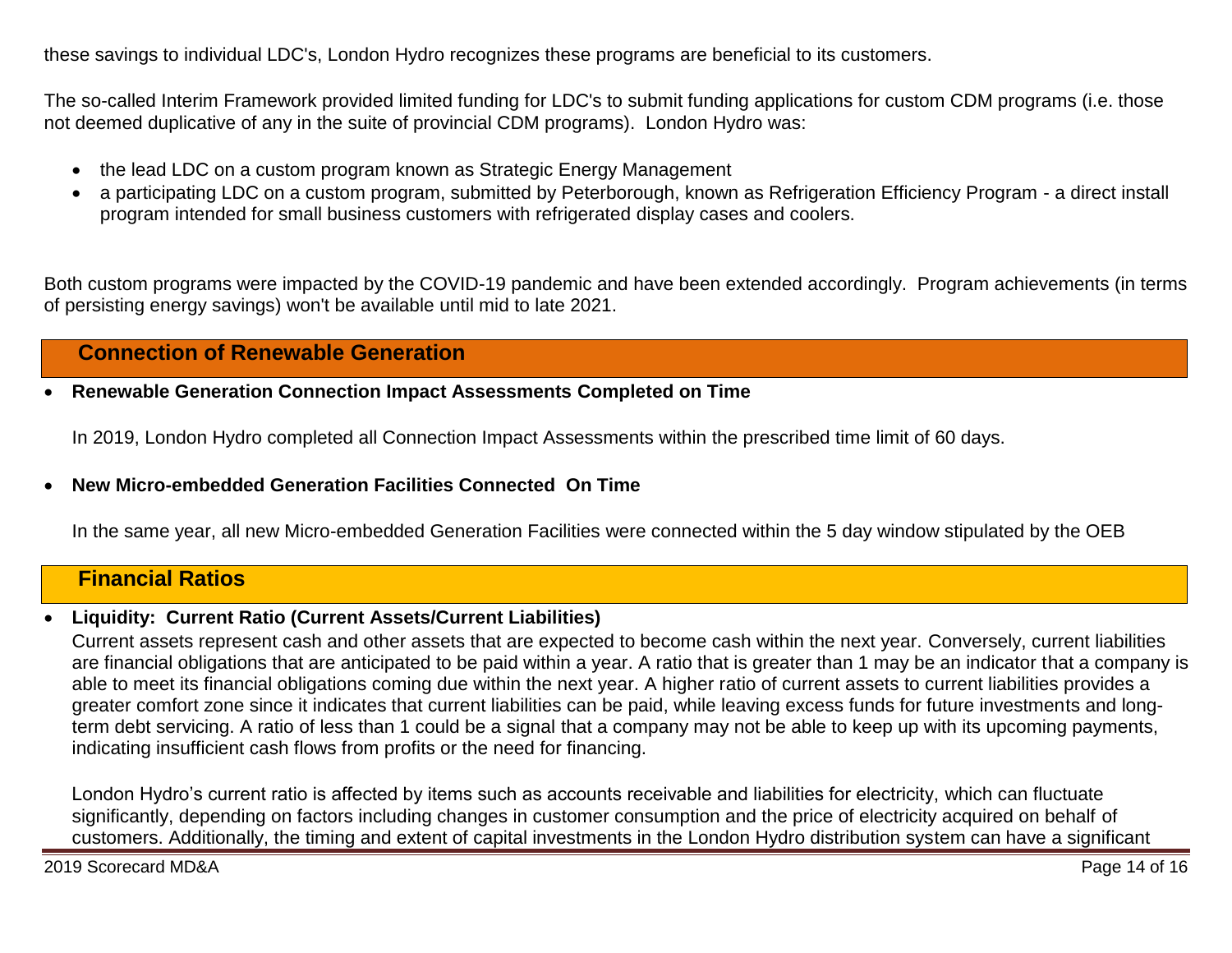impact on cash balances. Accordingly, a fluctuation in London Hydro's ratio is not an indicator of stability or financial performance but more a matter of timing and leveling with long-term debt.

The Company's ratio as of December 2019 was 1.36, which has increased in comparison to the 2018 amount (1.27) and ratios for the last five year average (1.26).

### **Leverage: Total Debt (includes short-term and long-term debt) to Equity Ratio**

London Hydro has a capital mix of 47% debt and 53% equity (debt to equity ratio of .88) for 2019. The OEB uses a deemed capital structure of 60% debt and 40% equity (debt to equity ratio of 1.5) when establishing rates.

A debt to equity ratio higher than 1.5 may indicate that the Company will have difficulty obtaining any required debt to finance capital investments and meet working capital requirements. A debt to equity ratio less than 1.5 may be a signal that the Shareholder is not achieving an optimum rate of return, as a portion of their investment is providing a lower yield.

London Hydro's capital mix equips the Company with unused debt capacity making funds readily available. This, in turn, keeps London Hydro in a strong financial position as displayed by the recent Standard & Poor's Rating Services rating of A/Stable.

### **Profitability: Regulatory Return on Equity – Deemed (included in rates)**

London Hydro's current distribution rates were approved by the OEB and include an expected (deemed) regulatory return on equity of 8.78%. The OEB allows a distributor to earn within +/- 3% of the expected return on equity. When a distributor performs outside of this range, the actual performance may trigger a regulatory review of the distributor's revenues and costs structure by the OEB.

#### **Profitability: Regulatory Return on Equity – Achieved**

London Hydro submitted an IRM application for new rates effective May 1, 2019. The approved application resulted in a modest right sizing of our return on equity (ROE) achieved in 2019 of 8.82% down from the 2018 value of 10.08%. The achieved ROE is above the deemed ROE of 8.78%.

London Hydro experienced a higher regulatory net income of \$11.9M being \$1.0M or 9.6% higher than approved for in our 2017 COS. However higher than planned capital costs realized depreciates London Hydro's ROE such that the 2019 formulaic deemed equity is \$0.9M (9%) higher than the 2017 COS forecast. The higher net income buoyed over the lower equity causes the slight difference in calculated ROE.